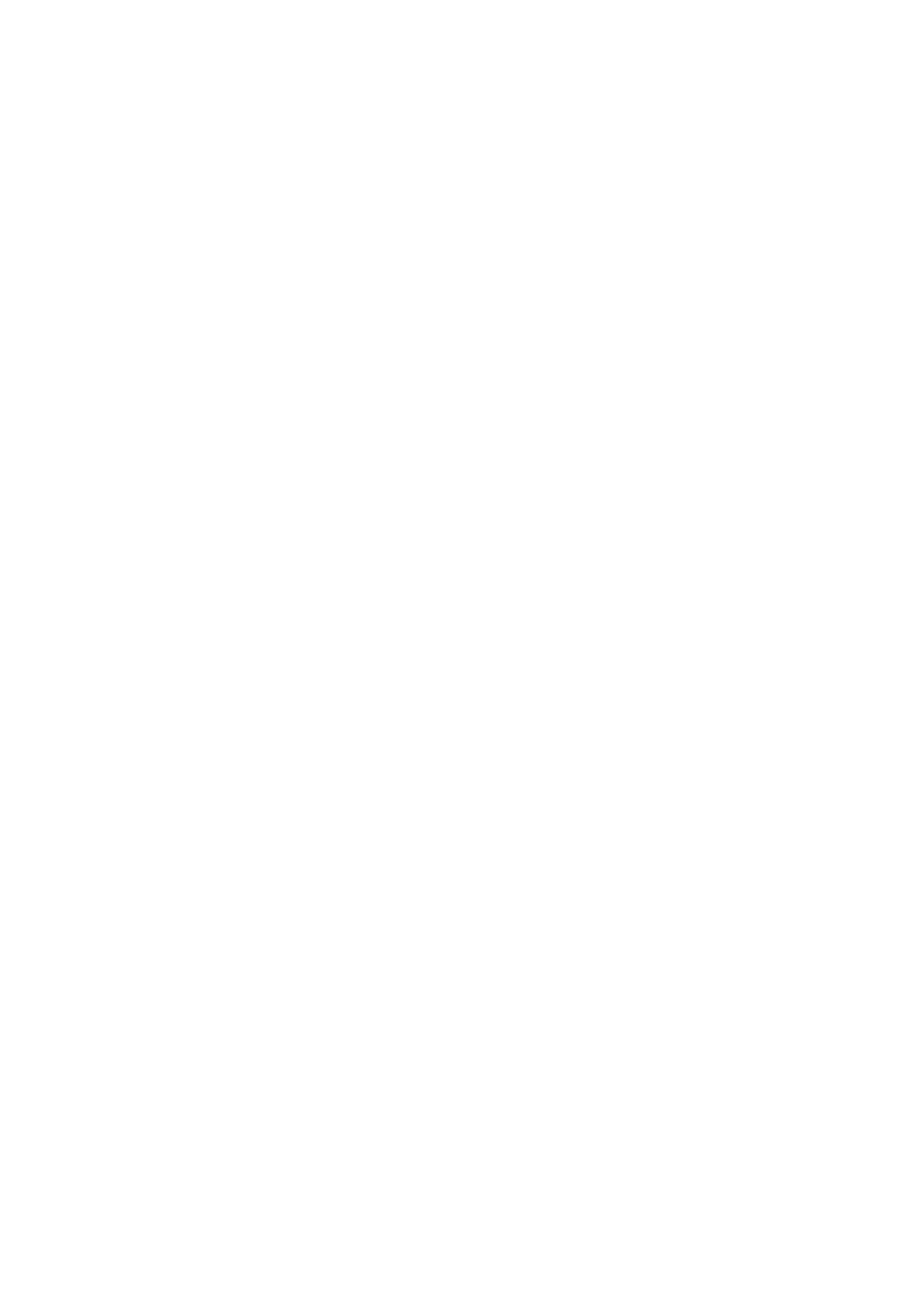## **Introduction**

Surface Lagrangian advection with time-evolving altimeter derived SSH geostrophic velocities have been recently shown to simulate quite successfully submesoscale processes (D'Ovidio et al., 2009). Observations based on combined satellite and in-situ data sets are beginning to allow for such studies. In-situ underway observations from ship cruises, particularly from thermosalinographs, offer sufficient horizontal resolution along each transect for studying fronts at scales of a few km (Chaigneau and Morrow, 2002; Desprès et al., 2011).

This technique has been tested in the Southern Ocean region south of Tasmania, a domain marked by strong meso to sub-mesoscale features such as the fronts of the Antarctic Circumpolar Current (Dencausse et al., 2012). This study is based on his work. Starting with large scale surface tracer fields that we stir with altimetric velocities, we can derive higherresolution surface tracer fields. We then compare the 'advected' fields with high resolution insitu data.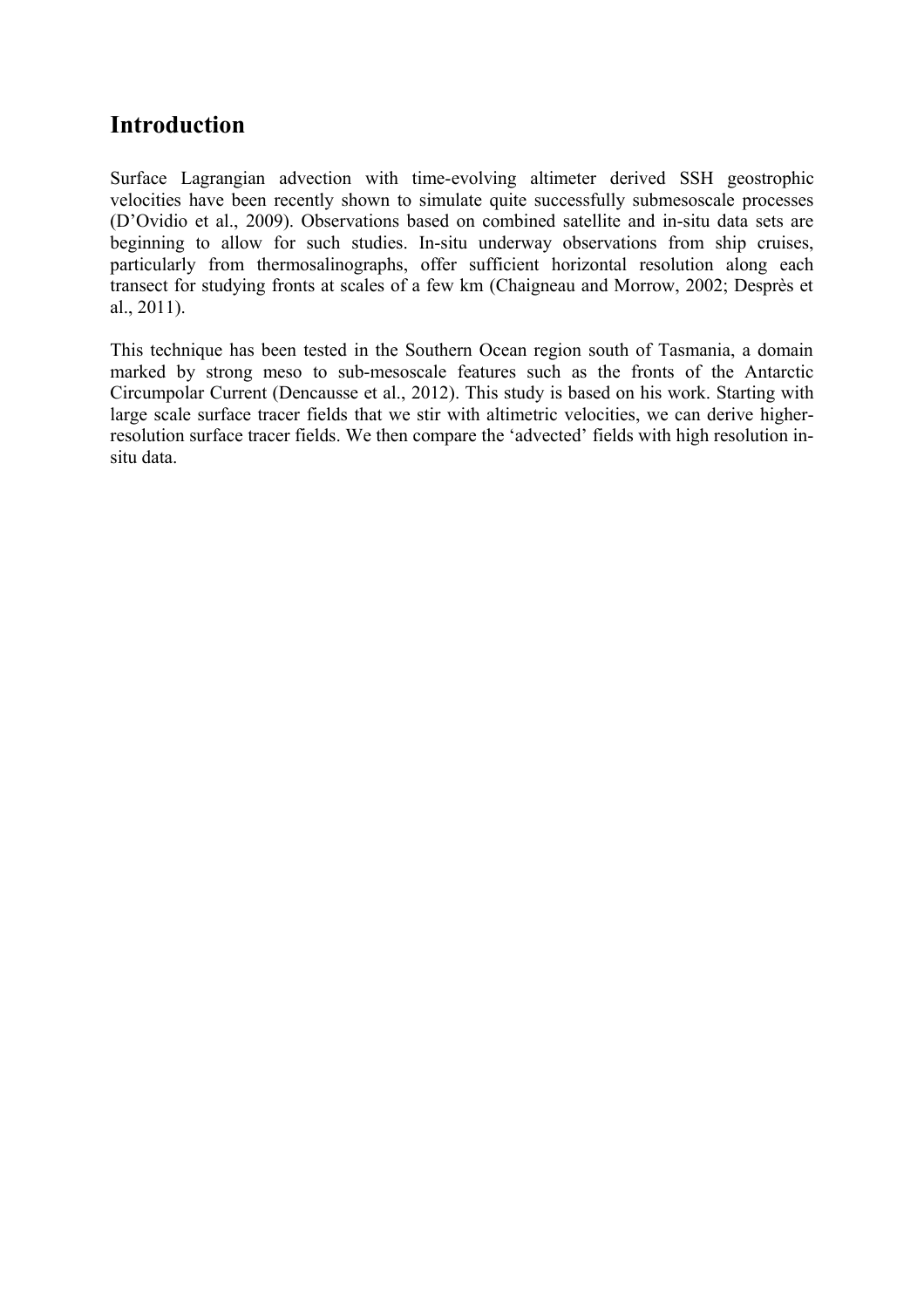# **1. Principle**

Lateral advection from altimetry allows us to derive small scales patterns on the ocean surface, starting from larger temporal and spatial scale observations.

This technique consists of advecting particles on the ocean surface using satellite altimetry surface currents (zonal and meridian speeds  $(u,v)$ ). It can be applied to any tracer whose evolution is primarily governed by lateral advection.

The "advected field" is simply a lagrangian advection between the initial positions of particles and their final positions after a certain number of days of advection. This advection field can then be used to advect or compute the lateral stirring of any observation data (2D fields such as Sea Surface Salinity (SSS) or Sea Surface Temperature (SST) maps or transects data) between the initial and final advection times.

However this method has some limitation: after some days of advection the advected solution will diverge from the reality due to missing physics during the advection: surface forcing or internal mixing or diffusion. More generally, we can have certain parameters of the advection (total number of days, time steps and spatial resolution) depending on the dynamics of the considered region.

Thus the difficulty is to determine the most adequate parameters for each specific region. To do that, we computed the lagrangian advection of different tracer fields observations using various sets of parameter values and compared the results to real small scale.

Usually this lagrangian advection is done using a forward integration. That is, for an initial regular grid of particles (coordinate vector (LAT0, LON0)) at T0, we compute their final positions (coordinate vector (LATF, LONF)) at TF after applying incrementally the speed fields  $(+u, +v)$ . However, these final positions are no longer on a regular grid.

Thus, when we apply this method to an initial regularly gridded tracer observation, we obtain at the end some sparse tracer data over the region that must be re-interpolated back onto the original grid.

An alternate solution is to compute backward advections. Now the (LON0, LAT0) regular grid corresponds to the final positions at TF and at these positions we incrementally apply the backward speed field (-u,-v) at each time step T=TF - k\*DT. We obtain finally a set of initial positions (LONF, LATF) sparsely distributed for date  $T0 = TF - NB$  D (with NB D the number of days of advection). The large-scale tracer field is then extracted at the initial date from the sparsely distributed particles. We assume the tracer field is not modified during its short advection time, but simply stirred. So the initial, sparsely distributed tracer field, extracted at date T0, is then applied to the regular grid points, at the final date, TF.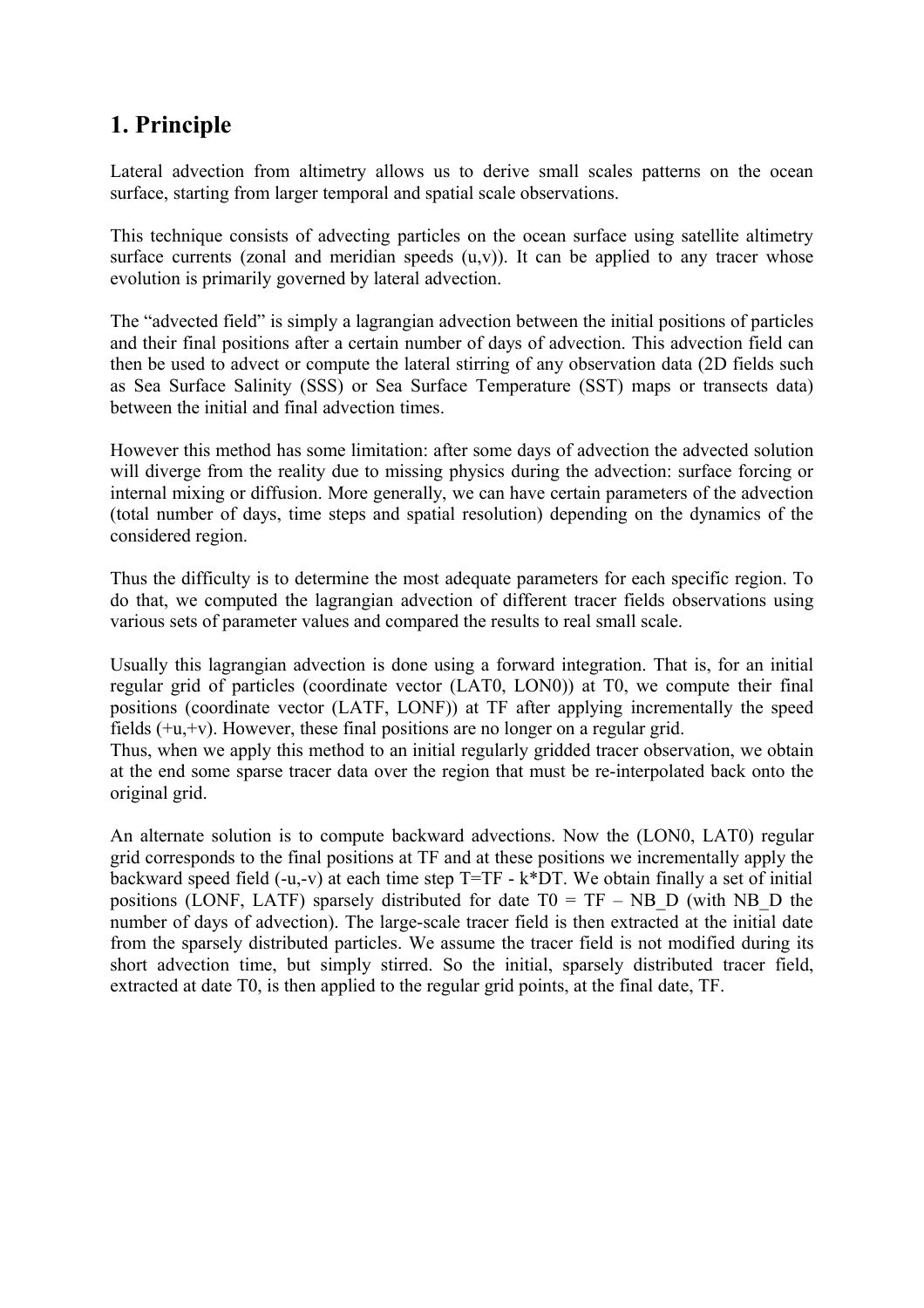## **2. Lagrangian advection technique**

The velocity fields used for the lagrangian advection are from altimetric data, over the period 2002-2012. They were produced by Ssalto/Duacs and distributed by Aviso, with support from CNES (http://www.aviso.oceanobs.com/duacs/). They consist of weekly or daily global 1/3 degree gridded fields of surface geostrophic velocities calculated from sea surface height (SSH) fields also distributed by Aviso.

For this study, these Aviso altimetric currents were linearly interpolated to on a finer spacetime grid, at 3 hour intervals, and on to a 0.04° grid. Then the lagrangian advection is performed and each particle is advected with its velocity and position computed every 3 hours.

The lagrangian advection uses Octave with programs by Francesco D'Ovidio.

The result gives the new positions calculated by date and by the number of days of advection. For example, a final advected field on the 20 November 2005 with -15 days of advection will give one result and a final advected field on the same date, the 20 November 2005 but this time with -10 days of advection will give another result.

We have used weekly or daily altimeter data to create the advected fields. Since the first step is to interpolate the fields onto an finer time step (3 hours typical). There is a very little difference in the final result after about two weeks of advection.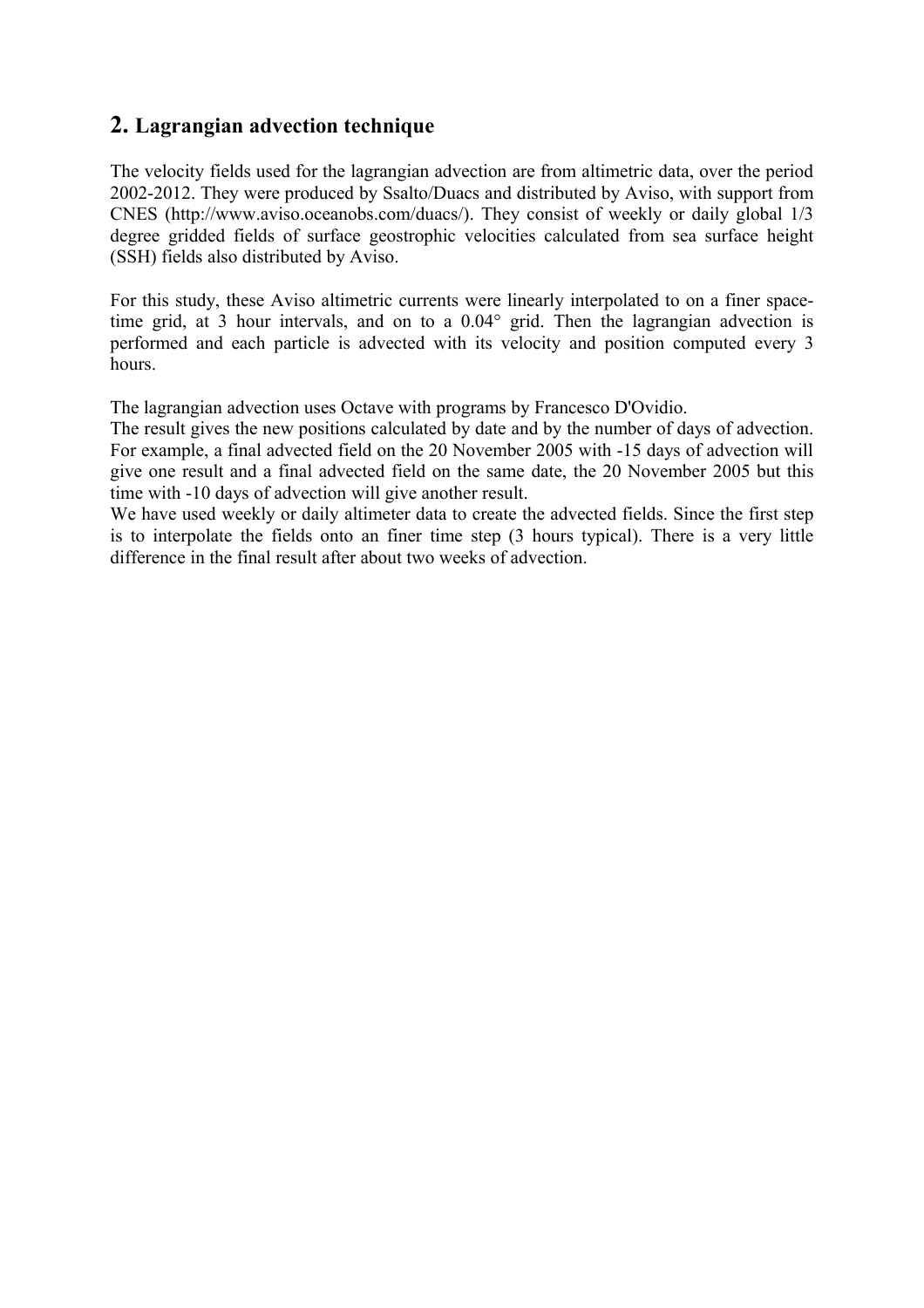## **3. Tracer data**

## **3.1 Initial fields**

The tracer data we use is provided from the CORIOLIS data center. It produces temperature and salinity gridded fields on a weekly basis for the period 2002-2009 and on a daily basis after 11/2009. The system is based on a statistical estimation method (objective analysis). It is the In Situ Objective analysis operational nominal product for the Global Ocean. The dataset contains data from different types of instruments: mainly T,S profiles from Argo floats, XBT, CTD and XCTD, and Mooring.

Products are mapped onto 3-D grids with  $\frac{1}{4}$  degree horizontal spacing and between 59 and 152 vertical levels depending on the period. They are available from the Coriolis website (http://www.coriolis.eu.org), where they are referred to as Global Ocean - Real Time In-situ Observations Objective Analysis. These data were collected and made freely available by the Coriolis project and programmes that contribute to it.

Here is example of weekly SSS Coriolis fields extracted for the region south of Tasmania (Figure 1).



Figure 1: SSS Coriolis fields the 07/02/2007.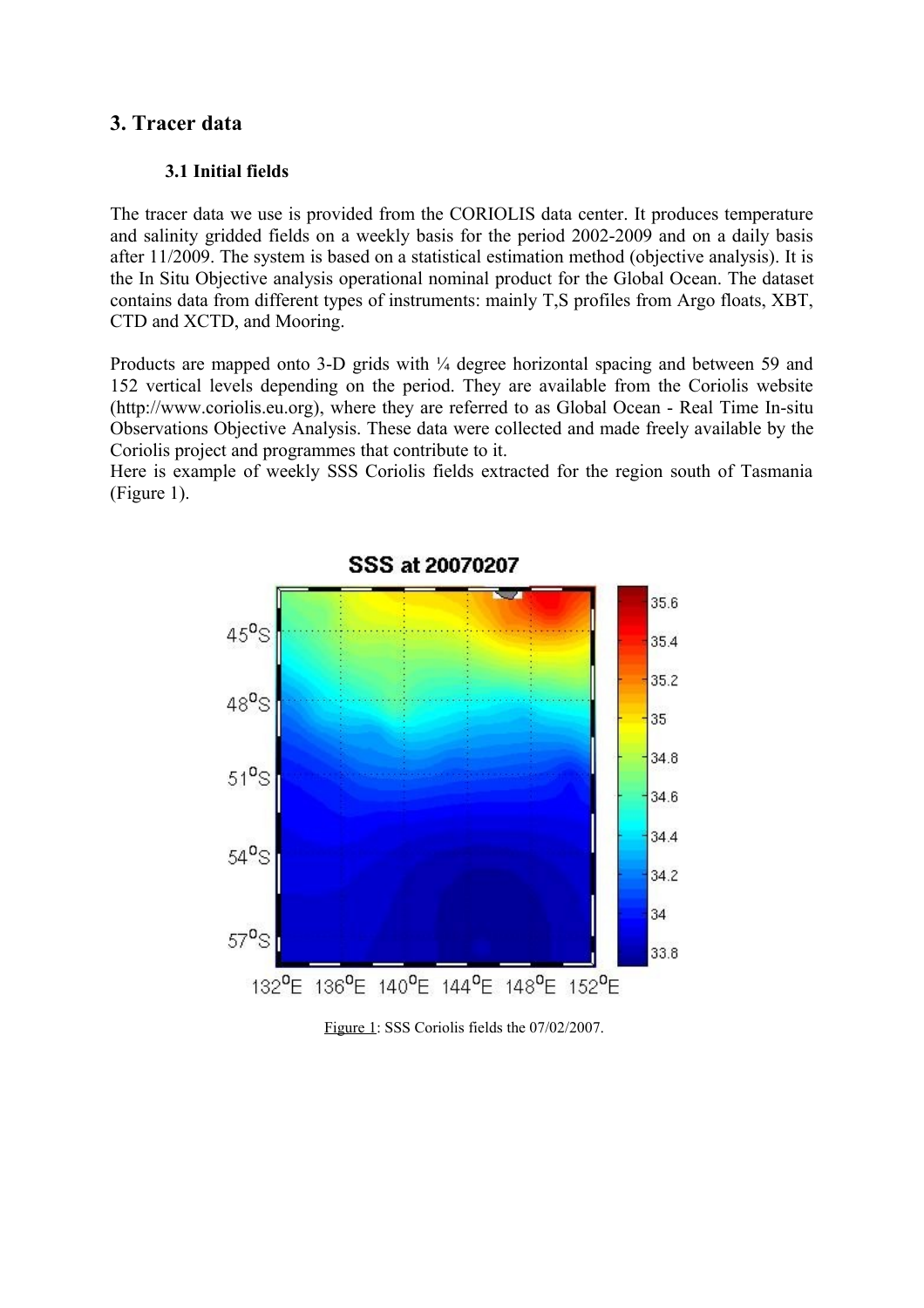#### **3.2. Output tracer files, after advection**

We use these large-scale tracer fields to visualize the result of the advection. As we work in backward advection mode, we search for the SSS and SST Coriolis fields NB\_D days before the selected date (with NB  $\overline{D}$  the number of days of advection,  $+/-3$  days for weekly data) and we apply the values of these initial tracers fields extracted from the backward advected particle positions.

Here is a result of an advection in backward mode for the 20 February 2007 with -13 days of advection (Figure 2). The Coriolis SSS tracer values were extracted at the positions of the sparsely distributed backward particles on 7 February 2007 (ie: 20 February -13 days of advection).



Figure 2: SSS advected fields for the 20/02/2007 with -13 days of advection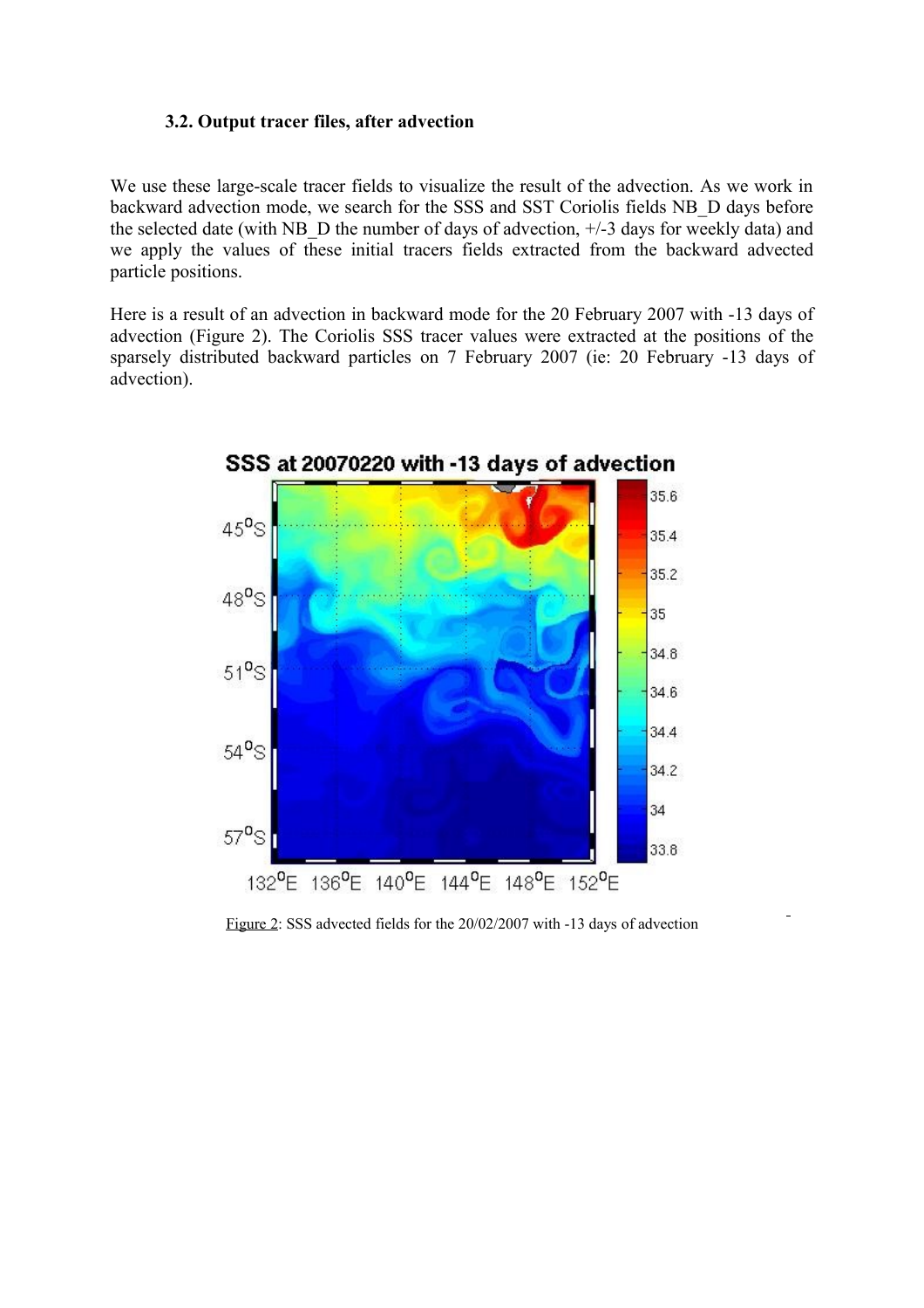## **4. Validation data**

In-situ underway observations from ship cruises, particularly from thermosalinographs (TSG), offer sufficient horizontal resolution along each transect for studying fronts at scales of a few km (Chaigneau and Morrow, 2002; Desprès et al., 2011).

#### **4.1. Survostral data**

To validate the advected fields, we use the high resolution underway SSS and SST data since 2002 from the Survostral repeat cruise south of Tasmania (ftp://ftp.legos.obsmip.fr/pub/soa/salinite/survostral/dm\_data\_2002-ongoing/) aboard the Astrolabe (IPEV). Underway SSS and SST data are measured by a Seabird Thermosalinograph (TSG) and are available every minute. The vessel links Hobart and the French Antarctic base in Dumont d'Urville, although measurements can only be made as far south as the seasonal ice cover permits. There are usually five round trips per year - and thus twice as many transects – taking place between October and March.

### **4.2. Comparison**

To further analyse the advected large scale Coriolis tracer fields and to determine an optimal advection time, we compare the 2D advected fields of SST and SSS with the underway in-situ data. We calculate a set of advection periods leading up to the mean date of each cruise. The 2D advected fields are then projected onto the TSG measurement points along the cruise line. Here is an example of a comparison of SSS data for the 1 January 2005.



Figure 3: Left selected Survostral cruises (<150°E). Right, comparison between advected fields of SSS and TSG values on the 1 January 2005.The thermosalinograph values are unchanged, but the advection time for the Coriolis fields increases from top to bottom.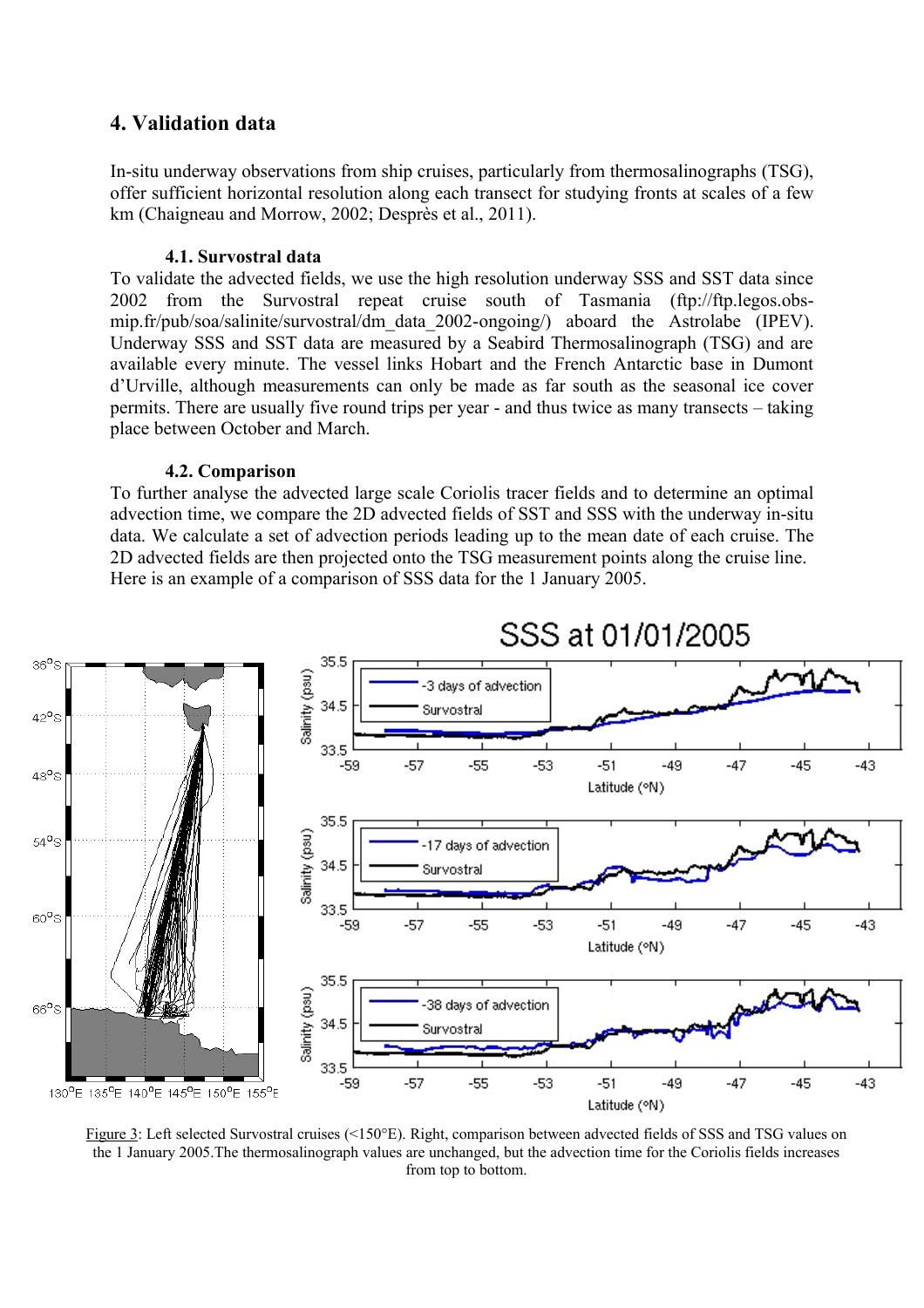#### **4.3. Time evolution of the tracer bias**

We have also quantified the temporal evolution of the bias between underway in-situ data and advected SSS and SST fields. For each cruise transect, we define this bias as the difference between the value of the advected tracer field interpolated onto a measuring point and the thermosalinograph data at that point.

However, the value of the bias depends on the quality of the original large scale tracer field which varies with the oceanic region. Hence we define three sub domains in which we calculate the bias (the sub domains are shown in Figure 4). The first domain extends from Tasmania (44°S) to the average position of the STF (47°S). The front coincides with the southernmost penetration of the EAC Extension, where tracer bias can be strong. This region is referred to as the Subtropical Zone (STZ). We also define an Antarctic Zone (AZ) from 55°S to 58°S, south of the average position of the Polar Front, where the tracer bias in the Coriolis fields can also be important due to the lack of Argo float data. Finally, we define an intermediate domain named Sub Antarctic Zone (SAZ), between the average latitudes of the Subtropical and Sub Antarctic Fronts – from 47°S to 50°S - where the initial tracer bias appears to be less important.

Having defined a quantitative bias, we study its evolution over the 2002-20012 period advections of 15 days  $(+/-3)$  days for weekly data) (Figure 4). Over this period, the bias is progressively reduced, mainly due to the increased number of Argo floats in the region. For more discussion see Dencausse et al. (2012).



Bias in SSS (advected field - thermosalinograph data)

Figure 4: Left, the selected Survostral ship transects ( $\leq 150^{\circ}$ E) performed over 2002-2012 are plotted, along with the rectangular domains referred to as the Subtropical, Subantarctic and Arctic Zones (STZ, SAZ and AZ respectively). Right, the time evolution of the mean SSS biases between the advected Coriolis fields and the thermosalinograph measurements in each domain (the advection time is 15 days  $(\pm 3$  for weekly data)).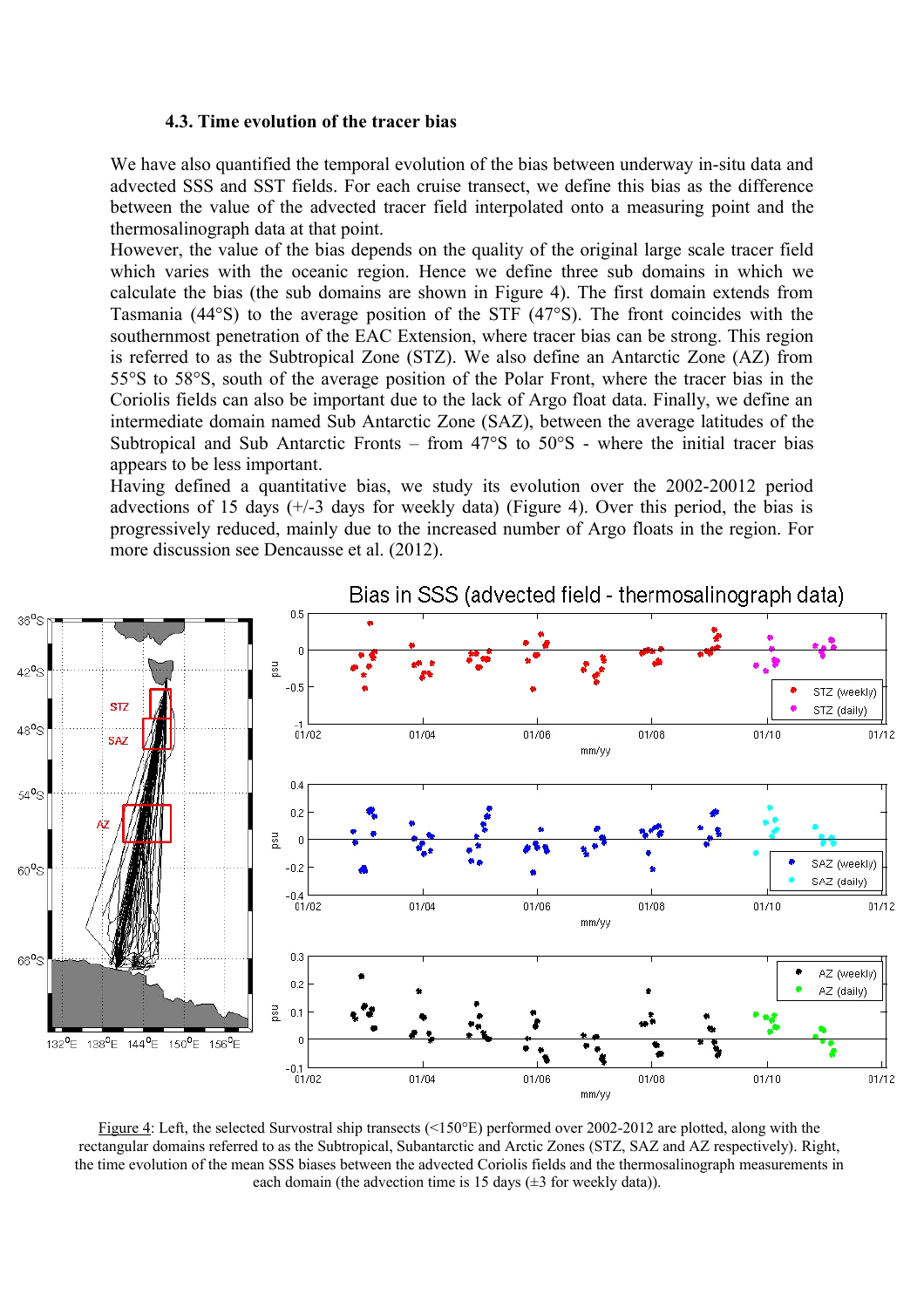# **Conclusion**

The Lagrangian trajectory calculation technique described here and used in previously studies developed by Francesco D'Ovidio and Guillaume Dencausse shows promising results when applied to the improvement of the horizontal resolution of large scale upper ocean tracer fields.

The advection of tracer fields is passive, and only takes into account the stirring of the tracer fields by horizontal geostrophic velocities resolved by altimetry. Improvements would involve implementing neglected thermodynamical factors, such as air-sea fluxes which are significant in the ocean domain studied, Ekman velocities, or diffusion.

Dynamics at fine scales in the upper ocean affect the general ocean circulation. The current need is for the improvement of salinity fields to bridge the gap with the better knowledge we have of temperature in the upper ocean. This technique could also be applied to SMOS and Aquarius data, starting with tropical or subtropical regions where the data should have better precision.